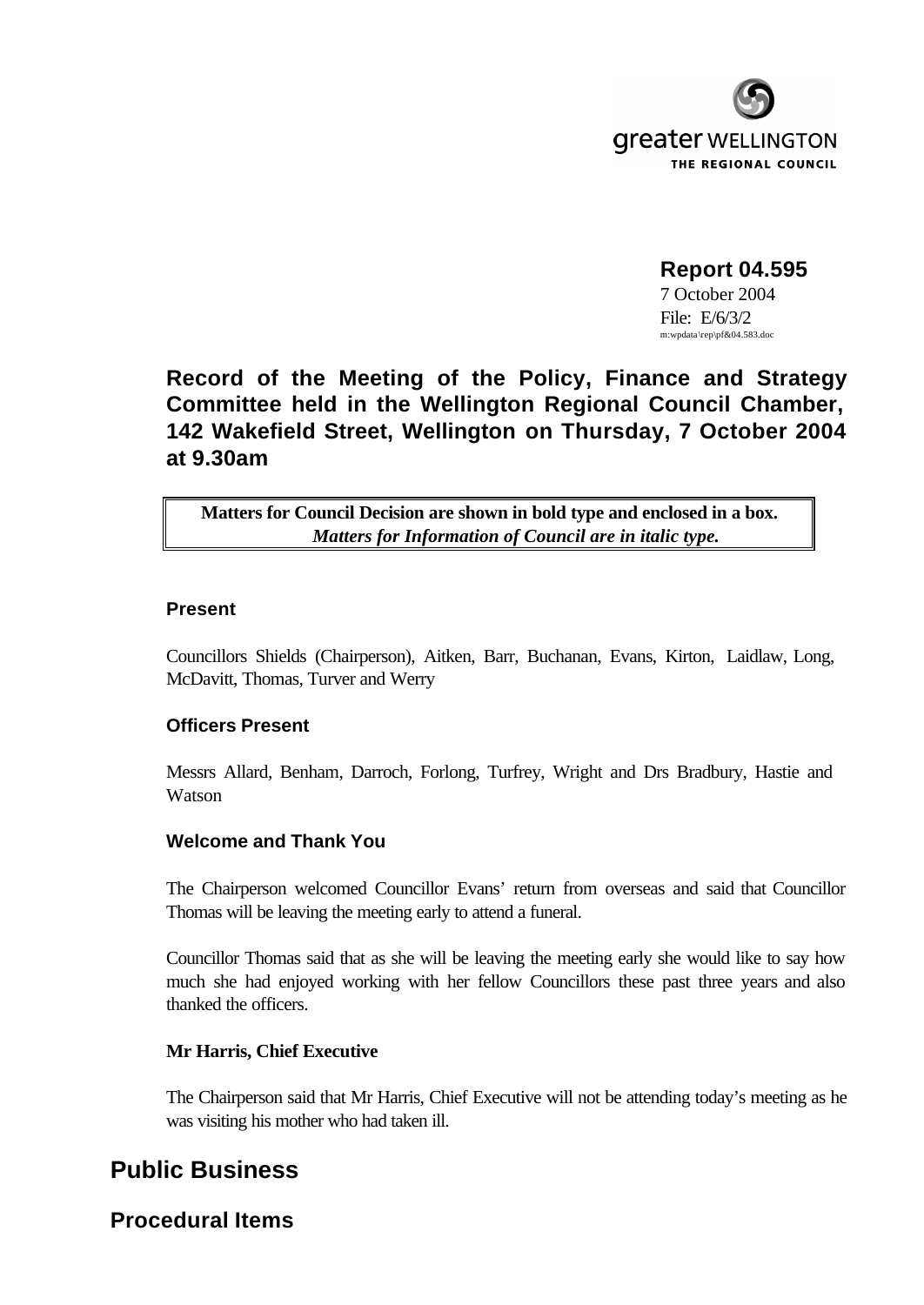There were no apologies.

# **Matters for Consideration**

### PF&S 324 **Annual Report for the year ended 30 June 2004**

### **Report 04.589**

Mr Rudie Tomlinson, Audit Director, Audit New Zealand was present for this item and was invited to speak.

Mr Tomlinson, thanked members for the invitation to address today's meeting.

Mr Tomlinson said he gave Greater Wellington an unqualified opinion. There had been a huge effort by Audit and Greater Wellington officers to present the audit report under the new provisions of the Local Government Act 2002.

The control environment within Greater Wellington remains strong.

Mr Tomlinson concluded by thanking officers for their assistance in completing the process earlier than in previous years and a letter confirming the unqualified opinion will now be forwarded to the Chief Executive.

It was agreed that the net expenditure amounts rebudgetted as listed for approval at today's meeting seem to be growing exponentially and Mr Turfrey said he would be looking at such expenditure dosely this financial year to ensure the process was working well.

*Resolved (Chairperson/Cr Kirton)*

*That the Report be received and contents noted.* File: CFO/2/1/10

| <b>Resolved to Recommend to Council</b> |                     |                                                                                                                             | (Chairperson/Cr Kirton) |
|-----------------------------------------|---------------------|-----------------------------------------------------------------------------------------------------------------------------|-------------------------|
|                                         | <b>That Council</b> |                                                                                                                             |                         |
| (1)                                     |                     | Approve the following net amounts, in addition to those budgeted, be<br>added to or deducted from, the respective reserves: |                         |
|                                         | (a)                 | <b>Transport Rate</b>                                                                                                       | \$67,616                |
|                                         | <b>(b)</b>          | <b>Wairarapa Bovine TB Rate - Bov TB</b>                                                                                    | \$152,174               |
|                                         | (c)                 | Wairarapa Schemes - Catchment Awhea                                                                                         | $(\$6,653)$             |
|                                         | (d)                 | Wairarapa Schemes - Catchment Whareama                                                                                      | ( \$11,035)             |
|                                         | (e)                 | Wairarapa Schemes - Catchment Homewood                                                                                      | \$191                   |
|                                         | (f)                 | Wairarapa Schemes - Catchment Mataikona                                                                                     | \$3,635                 |
|                                         | (g)                 | Wairarapa Schemes - Catchment Maungaraki                                                                                    | $(\$3,150)$             |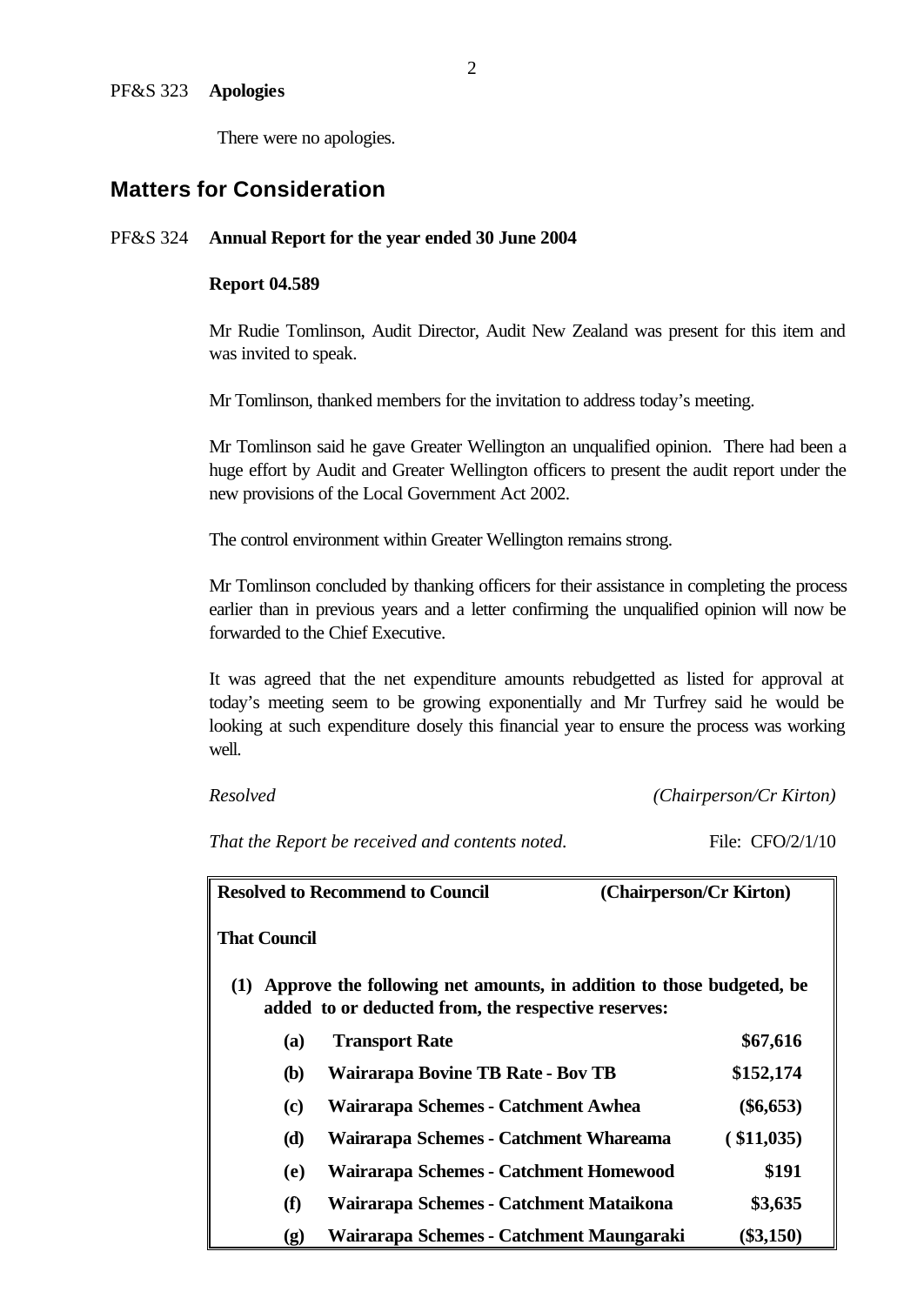| <b>(h)</b>                               | Wairarapa Schemes - Catchment Kaiwhata               | $(\$1,449)$   |
|------------------------------------------|------------------------------------------------------|---------------|
| (i)                                      | Wairarapa Schemes - Drainage                         | $(\$30,543)$  |
| (i)                                      | <b>Wairarapa Shingle Royalty</b>                     | $(\$22,677)$  |
| $\left( \mathbf{k}\right)$               | Wairarapa Schemes - River LWVD                       | $(\$269,343)$ |
| $\mathbf{I}$                             | Wairarapa Schemes - River Waiohine                   | $(\$63,414)$  |
| (m)                                      | Wairarapa Schemes - River Gladstone                  | $($ \$5,210)  |
| (n)                                      | Wairarapa Schemes - River Waipoua                    | $(\$28,849)$  |
| $\boldsymbol{\left( \mathbf{0}\right) }$ | Wairarapa Schemes - River Waingawa                   | (\$15,098)    |
| (p)                                      | Wairarapa Schemes - River Lower Tauera               | $(\$236)$     |
| $\left( \mathbf{q} \right)$              | Wairarapa Schemes - River Lower Whangaehu            | \$1,426       |
| (r)                                      | Wairarapa Schemes - River Te Ore Ore                 | $(\$13,046)$  |
| (s)                                      | Wairarapa Schemes - River Mt Bruce                   | $(\$20,474)$  |
| (t)                                      | Wairarapa Workshop                                   | $(\$5,467)$   |
| $(\mathbf{u})$                           | <b>Akura Nursery</b>                                 | $(\$3,997)$   |
| (v)                                      | <b>River Rate -Hutt City</b>                         | \$3,922       |
| $(\mathbf{w})$                           | <b>River Rate - Kapiti Coast</b>                     | $(\$86,309)$  |
| $(\mathbf{x})$                           | <b>River Rate -Porirua City</b>                      | (\$1,974)     |
| (y)                                      | <b>River Rate - Upper Hutt City</b>                  | \$20,076      |
| $\left( \mathbf{z}\right)$               | <b>River Rate - Wellington City</b>                  | $(\$8,059)$   |
| (aa)                                     | <b>Flood Contingency</b>                             | $(\$562,811)$ |
| <b>(bb)</b>                              | <b>Expense Rebudget - Land Swap HCC</b>              | $(\$10,000)$  |
| (cc)                                     | <b>Expense Rebudget - East Harbour</b>               | \$13,100      |
| (dd)                                     | <b>Expense Rebudget - Pedestrian Strategy</b>        | $(\$2,583)$   |
| (ee)                                     | <b>Expense Rebudget - Petone Station Upgrade</b>     | $(\$4,341)$   |
| (ff)                                     | <b>Expense Rebudget - IT Ops Hardware</b>            | $(\$5,700)$   |
| (gg)                                     | <b>Expense Rebudget - Ecobus</b>                     | \$2,700       |
| (hh)                                     | <b>Expense Rebudget - Road pricing</b>               | \$250,000     |
| (ii)                                     | <b>Expense Rebudget - Land use strategies</b>        | \$65,000      |
| (i)                                      | <b>Expense Rebudget - RLTS</b>                       | \$30,000      |
|                                          | (kk) Expense Rebudget - Public health                | \$45,000      |
| (II)                                     | <b>Expense Rebudget - Telework</b>                   | \$70,000      |
|                                          | (mm) Expense Rebudget - Travel Demand Car Pooling    | \$35,000      |
| (m)                                      | <b>Expense Rebudget - Intranet Development</b>       | \$20,000      |
| (00)                                     | <b>Expense Rebudget - Economic data</b>              | \$12,000      |
| (pp)                                     | <b>Expense Rebudget - CE's Regional Strategy</b>     | \$82,000      |
| (qq)                                     | <b>Expense Rebudget - ODP training / development</b> | \$35,000      |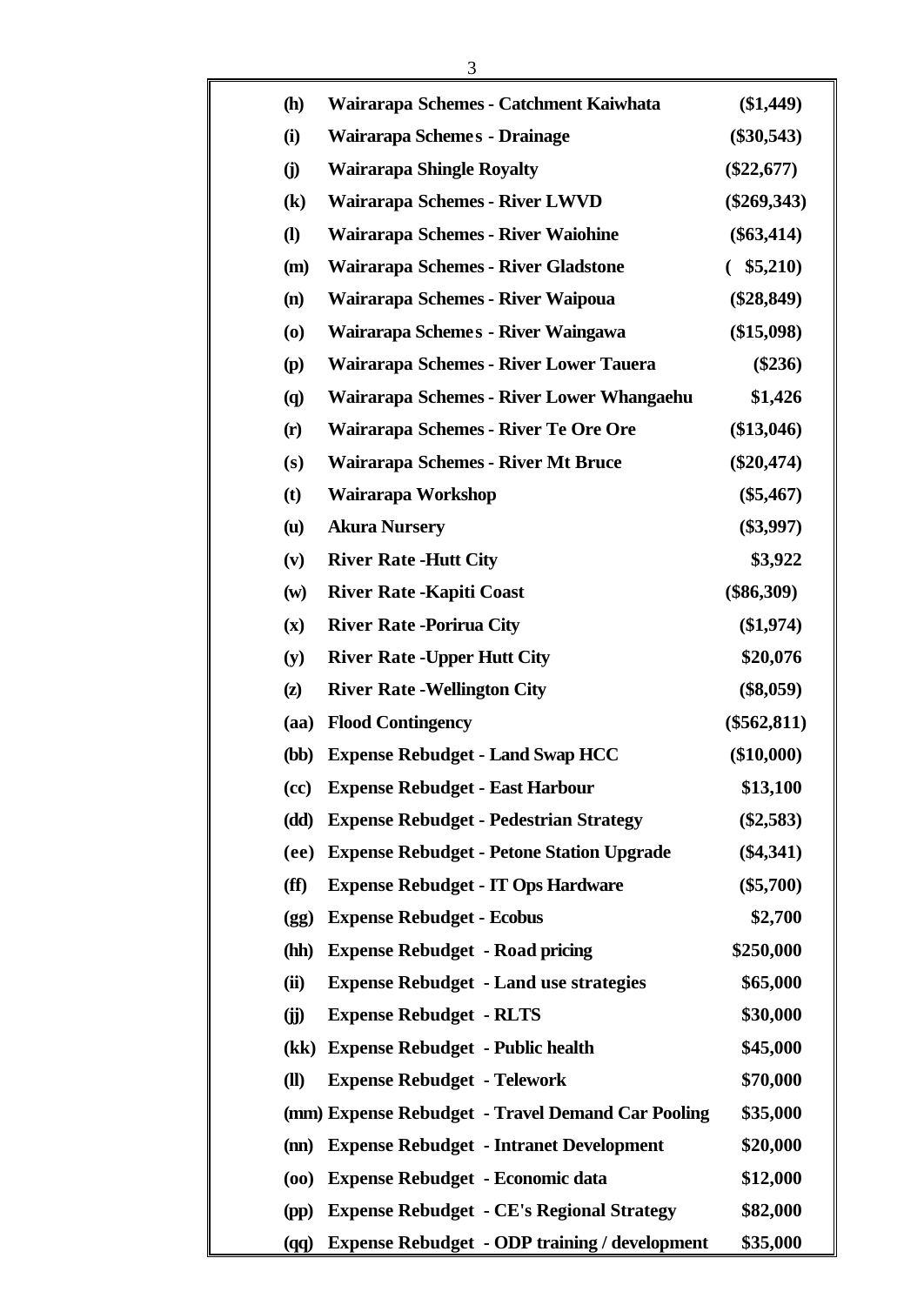| $(r\mathbf{r})$                                                    | Expense Rebudget - Pauatahanui Inlet sediment                                       |           |  |  |
|--------------------------------------------------------------------|-------------------------------------------------------------------------------------|-----------|--|--|
|                                                                    | coring                                                                              | \$18,000  |  |  |
| (s <sub>s</sub> )                                                  | <b>Expense Rebudget - Urban strategy</b>                                            | \$10,000  |  |  |
| (tt)                                                               | <b>Expense Rebudget - QE11 National Trust</b>                                       | \$110,000 |  |  |
| (uu)                                                               | <b>Expense Rebudget - hazards internet portal</b>                                   | \$20,000  |  |  |
|                                                                    | (vv) Expense Rebudget - Council website                                             | \$193,167 |  |  |
|                                                                    | (ww) Expense Rebudget - Pest Plants                                                 | \$48,500  |  |  |
|                                                                    | (xx) Expense Rebudget - Barrage gates painting                                      | \$30,000  |  |  |
| (yy)                                                               | <b>Expense Rebudget - Health and safety system</b>                                  | \$60,000  |  |  |
| $(\mathbf{z}\mathbf{z})$                                           | <b>Expense Rebudget - Ecobus fitout</b>                                             | \$30,000  |  |  |
|                                                                    | (aaa) Expense Rebudget - IT Operations capex                                        | \$193,166 |  |  |
|                                                                    | (bbb) Expense Rebudget - Network expansion study                                    | \$20,000  |  |  |
|                                                                    | (ccc) Expense Rebudget - Regional parks                                             |           |  |  |
|                                                                    | management planning                                                                 | \$40,000  |  |  |
|                                                                    | (ddd) Expense Rebudget - Edge protection rock lower                                 |           |  |  |
|                                                                    | <b>Manor Pk</b>                                                                     | \$24,000  |  |  |
|                                                                    | (eee) Expense Rebudget - Porirua stream maintenance                                 | \$20,000  |  |  |
|                                                                    | (fff) Expense Rebudget - Speedys debris arrester                                    | \$15,000  |  |  |
|                                                                    | (ggg) Expense Rebudget - RT sets for parks vehicles                                 | \$26,000  |  |  |
|                                                                    | (hhh) Expense Rebudget - Flood vehicles RT sets                                     | \$15,000  |  |  |
| (iii)                                                              | <b>Expense Rebudget - National Biodiversity</b><br><b>Condition and Advice Fund</b> | \$23,000  |  |  |
| (iii)                                                              | <b>Expense Rebudget - Owhiro stream</b>                                             | \$18,000  |  |  |
| <b>Resolved to Recommend to Council</b><br>(Chairperson/Cr Kirton) |                                                                                     |           |  |  |

**That Council**

- **(3) Agree that the requirement for the forestry business units to pay a dividend be waived for the 2003/04 year.**
- **(4) Agree that in line with Council policy, the remaining surplus after reserve transfers and working capital requirements, be applied to debt reduction.**
- **(5) Adopt the Financial Statements and accompanying notes for the year ended 30 June 2004 subject to receipt of the Audit Report, and agree that any minor adjustments requested by Audit New Zealand be considered by officers and, if necessary, amended, pursuant to resolution (6) below.**

4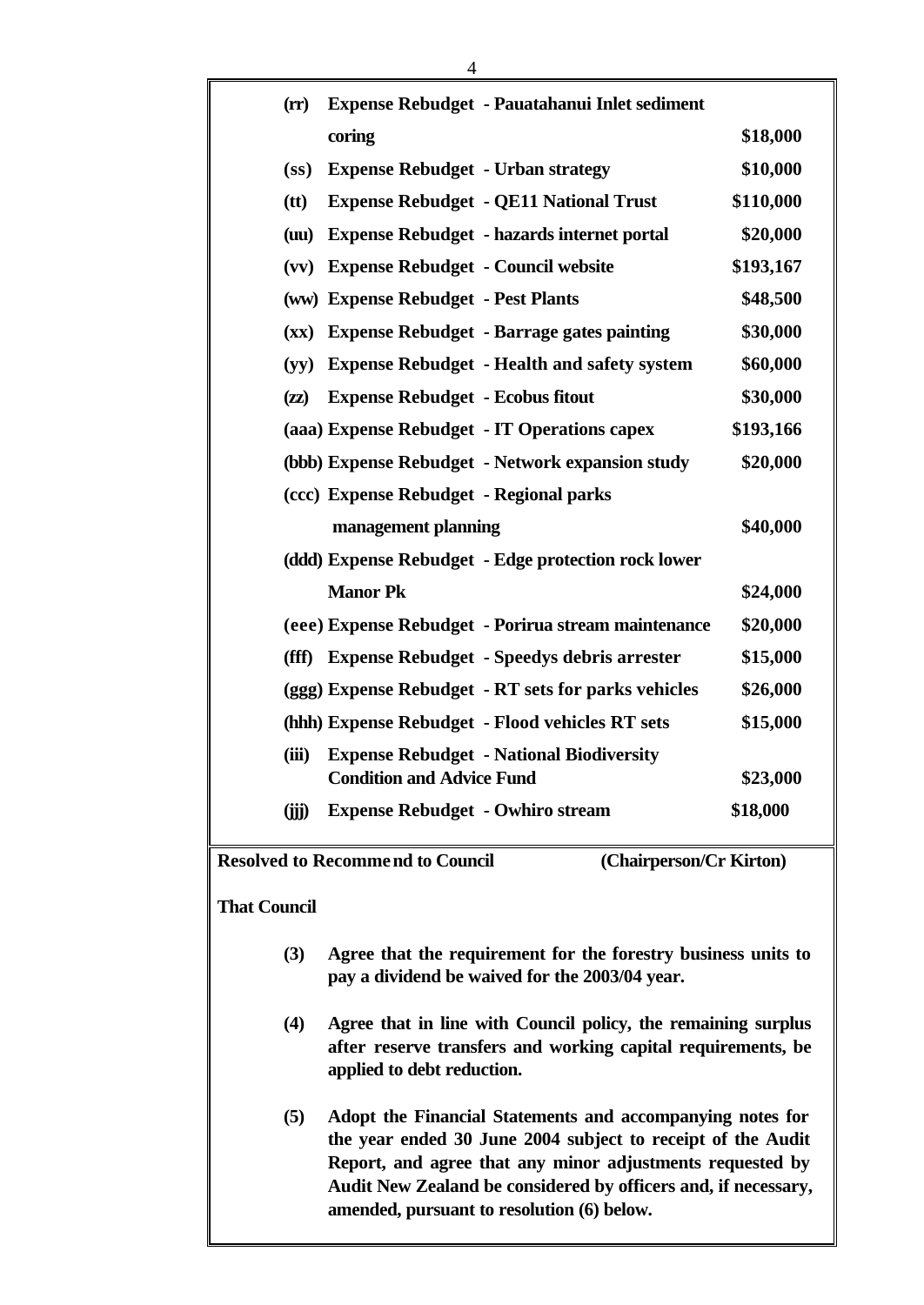**(6) Agree that the 2004 Annual Report and Summary Annual Report be published subject to any minor editorial amendments which should be approved by the Chief Financial Officer, in conjunction with the Chairperson.**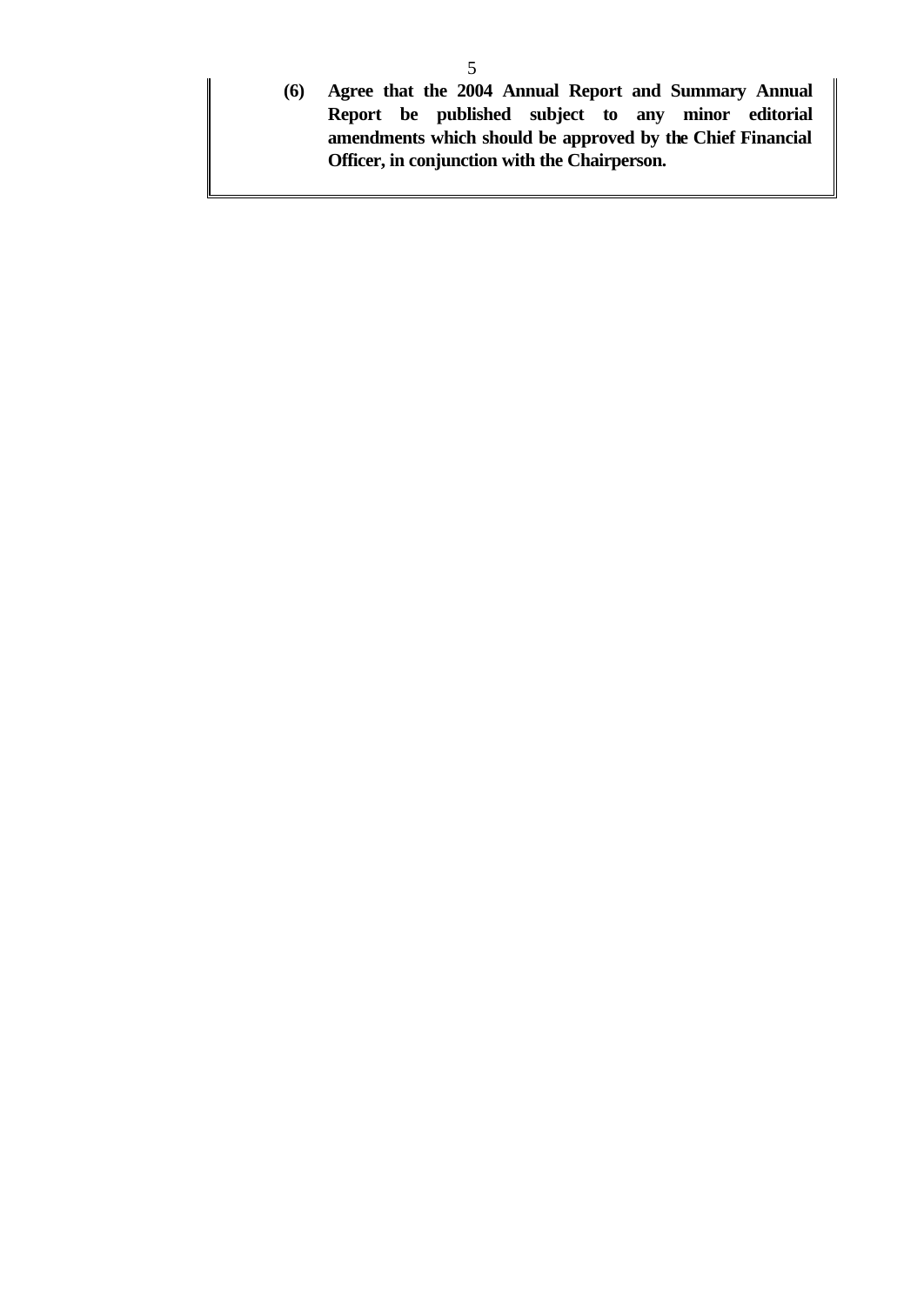## PF&S 325 **Approval of Dividend from WRC Holdings Ltd**

**Report 04.580** File: CFO/9/1/1

*Resolved (Cr Barr/Cr Long)*

*That the Report be received and contents noted.*

**Resolved to Recommend to Council (Cr Barr/Cr Long***)*

**That Council**

**That the payment by WRC Holdings Ltd of \$322,772 (fully imputed )be approved and the Council Secretary be authorised to approve the necessary documentation giving effect to that transaction***.*

### PF&S 326 **WRC Holdings Group – 2004 Financial Statements**

- *(1) That the report be received and contents noted.*
- *(2) )That the 2003/04 financial statements of Pringle House Ltd and Port Investments Ltd be received.*

**Resolved to Recommend to Council (Cr Kirton/Cr McDavitt)**

**That Council**

- **(3) That as sole shareholder, the 2003/04 financial statements of WRC Holdings Ltd be approved.**
- PF&S 327 **WRC Holdings Limited Resolutions in lieu of AGM**

**Resolved to Recommend to Council****(Cr Buchanan/Cr Long) That Council, as sole shareholder of WRC Holdings Ltd: (1) Resolves by way of written resolutions contained within Attachment 1 not to hold an AGM;**

**Report 04.588** File: CFO/9/1/1

*Resolved (Cr Kirton/Cr McDavitt)*

**Report 04.590** File: M/30/9/1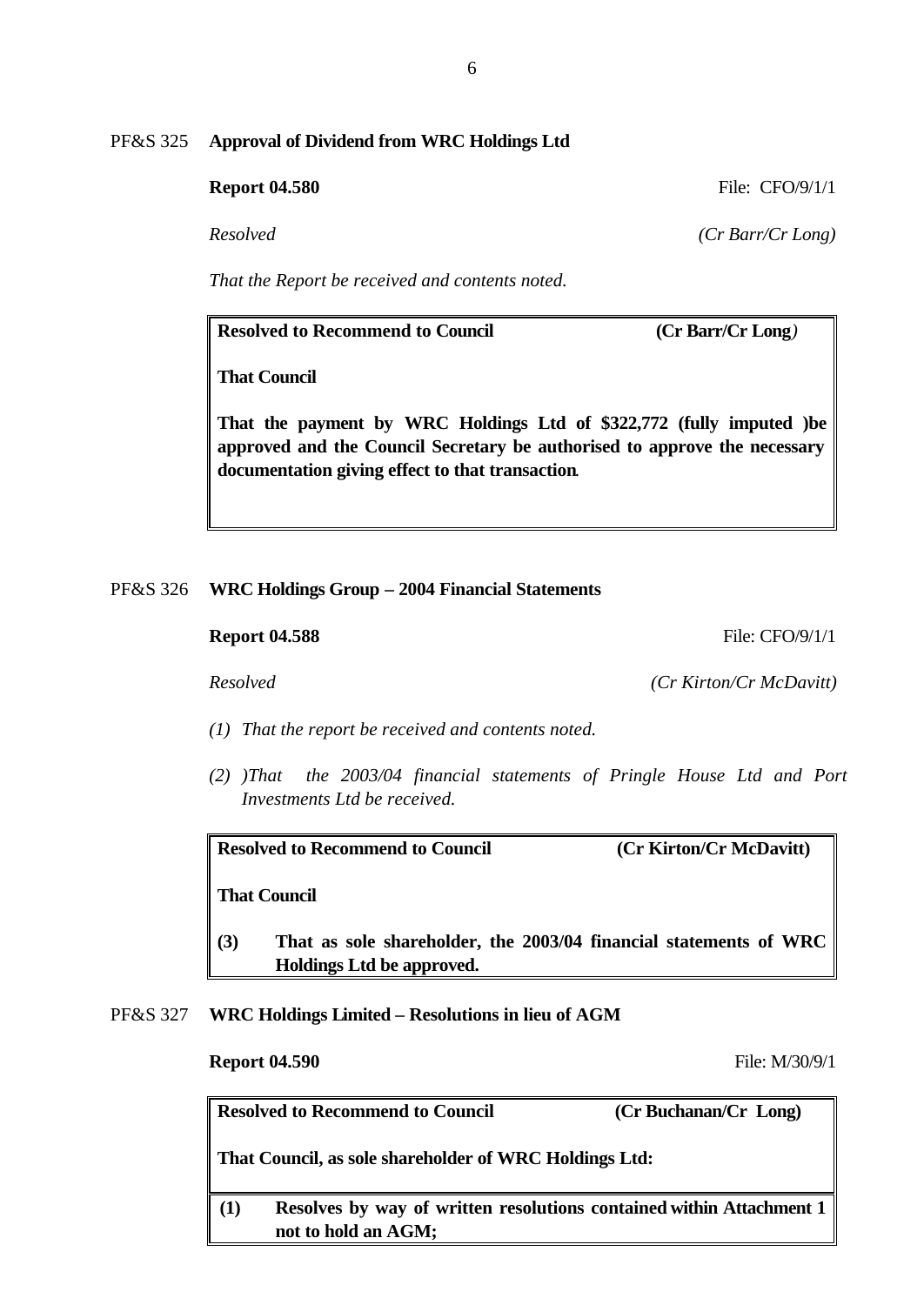- **(2) Endorses the minutes of the Annual General Meeting of WRC Holdings Limited held on 14 December 2000 (Attachment 2 to Report 04.590).**
- **(3) Authorises the Council Secretary to affix the Council's Common Seal to the resolutions of the Company (Attachment 1 to Report 04.590); and**
- **(4) Notes that the directors of Pringle House Limited and Port Investment Limited will resolve by way of written resolutions not to hold an Annual General Meeting.**

# PF&S 328 **CentrePort Annual Report – 2003/04**

# **Report 04.592** File: CFO/21/3/1

Members agreed that there continued to be issues of process which needed addressing in the new triennium.

*Resolved (Cr Kirton/Cr McDavitt)*

*That the report be received and the contents noted.*

# PF&S 329 **Continuance of the Wellington CDEM Group after the elections**

## **Report 04.517** File: E/02/02/01

**Resolved to Recommend to Council (Cr Barr/Cr McDavitt)**

**(1) That, pursuant to clause 30(7) of schedule 7 of the Local Government Act 2002, the Wellington Civil Defence Emergency Management Group and any subcommittee constituted by that group shall not be deemed to be discharged on the coming into office of the members of the council elected or appointed at a triennial general election of members.**

*Resolved (Cr Barr/Cr McDavitt)*

(2) *That it be noted that each member authority of the Wellington Civil Defence Emergency Management Group will be asked to pass a resolution that has the same effect as 1. above*

# PF&S 330 **Regional Pest Management Strategy: Operational Plan 2004/05**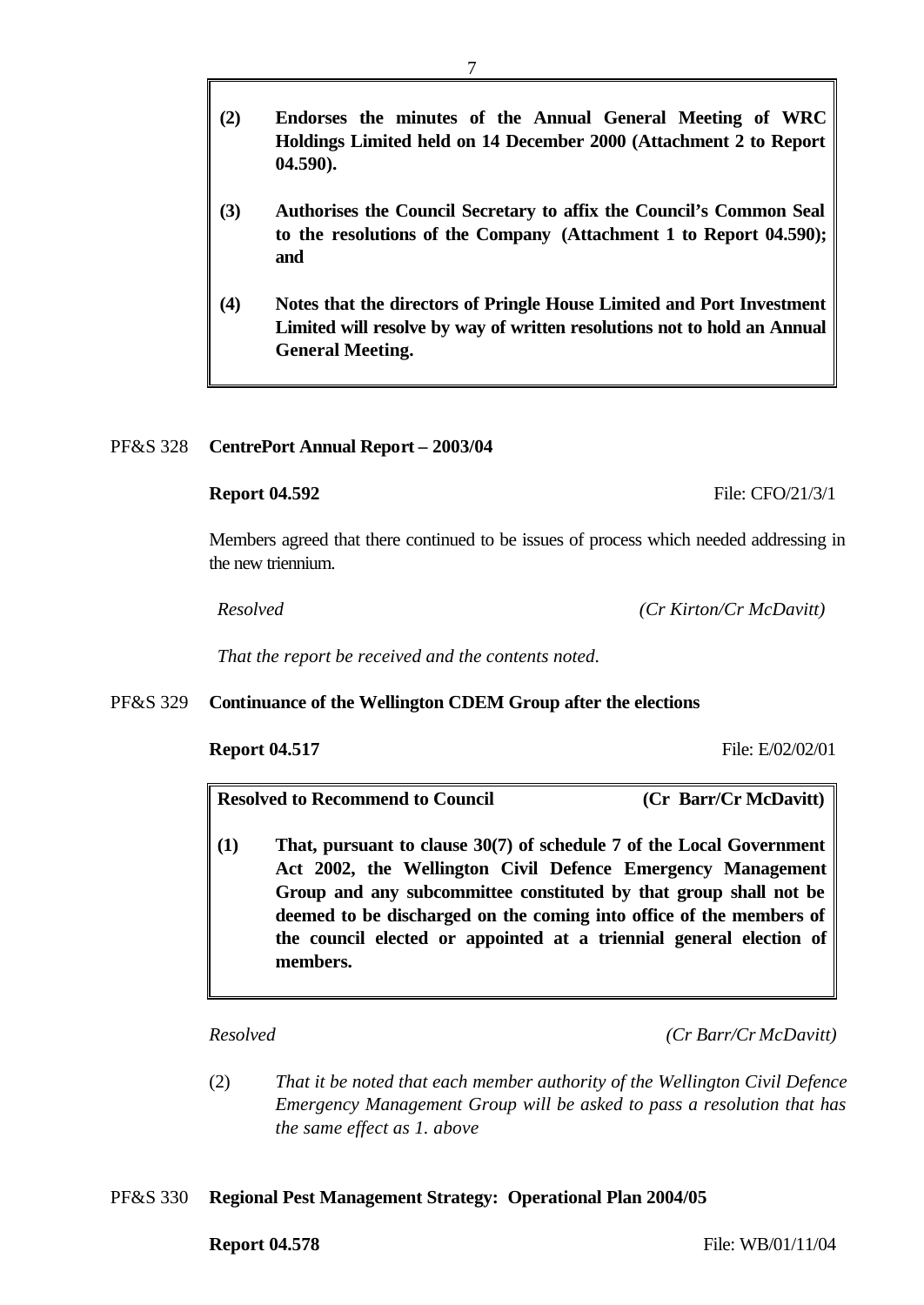**Resolved to Recommend to Council (Cr Buchanan/Cr McDavitt)**

**That Council approves the proposed Operational Plan 2004/05 (Attachment 1 to Report 04.578) for the Regional Pest Management Strategy 2002-2022.**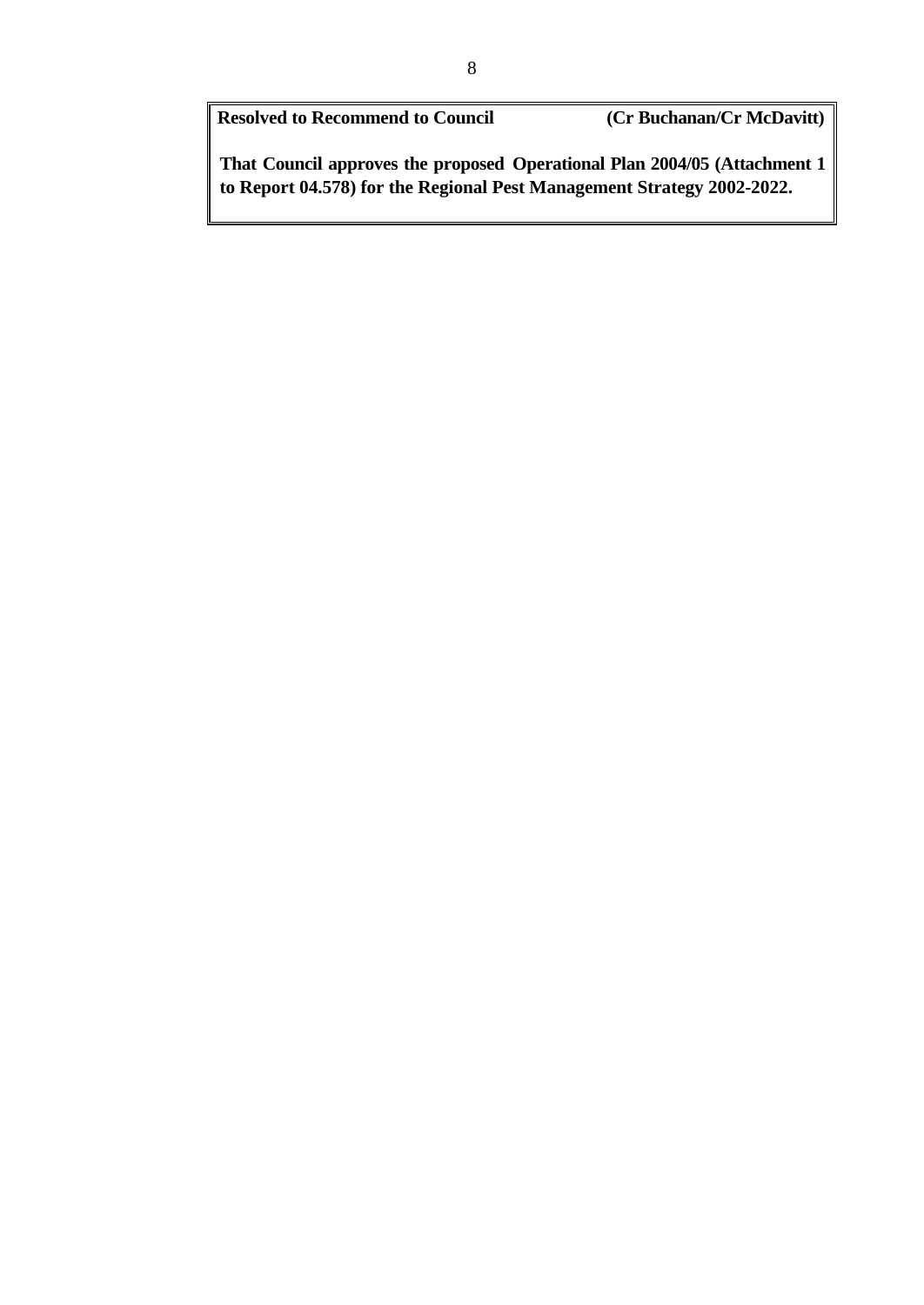PF&S 331 **1080 Reassessment Application – Submission to Animal Health Board & Department of Conservation**

**Report 04.591** File: WB/03/01/18

**Resolved to Recommend to Council (Cr Buchanan/Cr Evans***)*

**That the submission to the Applicant Group, which is attached to Report 04.591 on the reassessment of 1080, be approved.**

PF&S 332 **Remission of Rates Request**

## **Report 04.594** G/06/01/09

Councillor Thomas left at 10.25am.

*Moved (Cr McDavitt/Cr Evans)*

- *1. That the remissions outlined in Appendix 1 and 2 of Attachment 1 to Report 04.594 be granted, in accordance with section 139 of the Local Government (Rating) Act 2002 and section 180 of the Rating Powers Act 1988.*
- *2. That the Chief Executive be delegated the power to remit rates in accordance*  with section 139 of the Local Government (Rating) Act 2002 and section 180 of *the Rating Powers Act 1988 in those circumstances where a remission has been granted by a territorial authority*

## **LOST**

The above recommendation was lost on a vote by a show of hands three votes in favour and eight votes opposed.

**Resolved to Recommend to Council (Cr Buchanan/Cr Aitken)**

**That the rates remissions sought by Hutt City Council be declined.** 

The meeting closed at 10.35am